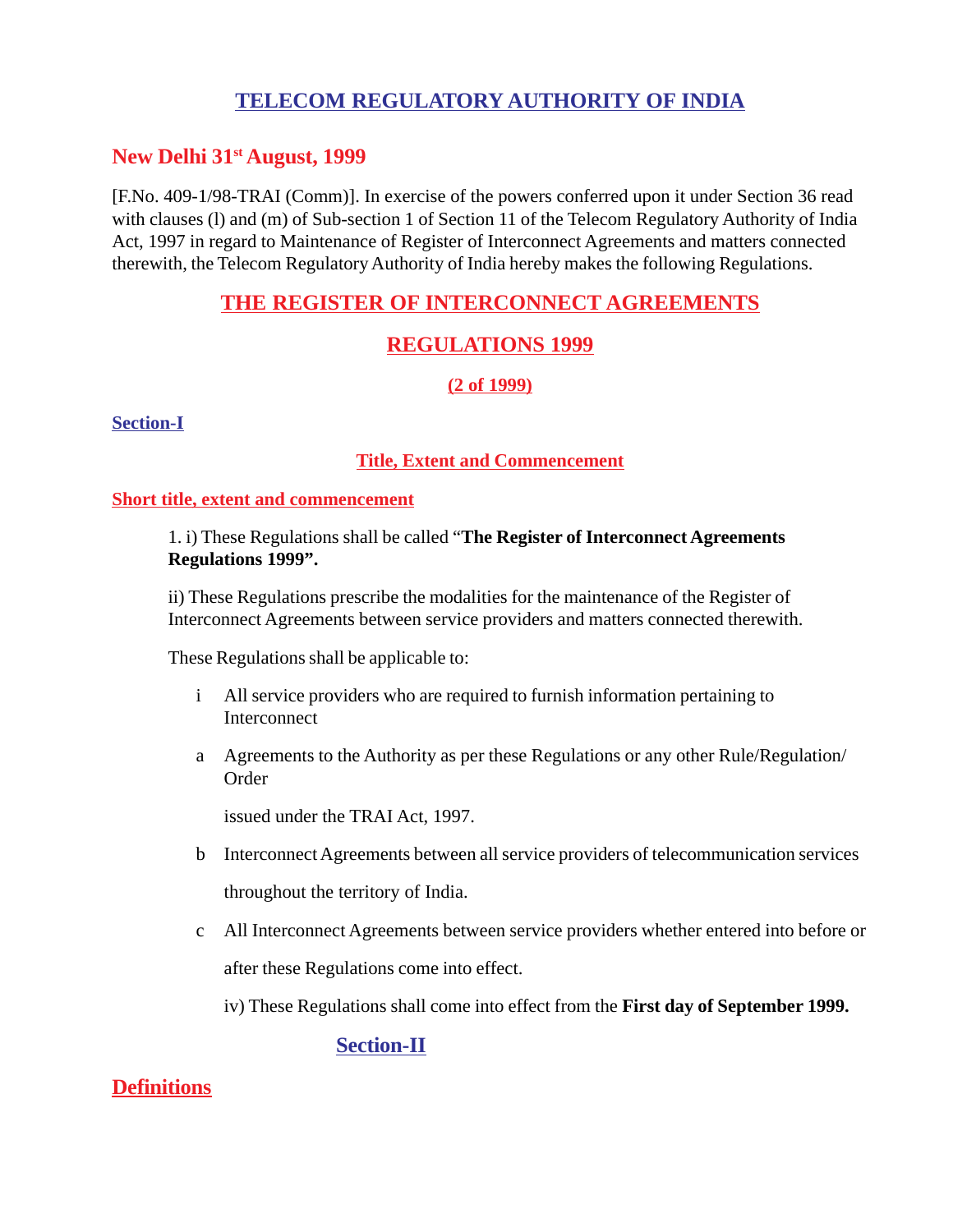- 2 In these Regulations, unless the context otherwise requires:
- i. **"Act"** means the Telecom Regulatory Authority of India Act, 1997.
- ii. **"Authority"** means the Telecom Regulatory Authority of India.
- iii. **"Fee"** means any charge(s) prescribed by the Authority from time to time for inspection of the Register of Interconnect Agreements, or for copies thereof.
- iv. **"Interconnection"** means the commercial and technical arrangements under which service providers connect their equipment, networks and services to enable their customers to have access to the customers, services, and networks of other service providers.
- v. **"Register"** means the Register of Interconnect Agreements maintained by the Authority either in the print form as a Register and/ or maintained as a data base in electronic medium or in any other form as the Authority may prescribe from time to time.
- vi. **"Regulations"** mean the Register of Interconnect Agreements Regulations 1999.
- vii. **"Consumer"** means any individual, group, public/ private company, any other organisation or body who is/ are subscriber of any telecom service(s) in the country.
- viii. **"Quality of Service"** means the collective effect of service performance, which determines the degree of satisfaction of a user of the telecom services. The quality of service being characterised by the combined aspects of service support performance, service operability performance, serveability performance, service security performance and other factors specific to each service.

ix. Words and expressions used in these Regulations and not defined here shall bear the same meaning as assigned to them in the Act.

# **Section-III**

# **Contents of the Register**

- 2. The Register shall be maintained in three parts:
	- i. Part I containing a list of all Interconnect Agreements with the names of interconnecting service providers, service areas of their operation, and the dates of the execution of such Agreements;
	- ii. Part II containing portions of the Interconnect Agreements, which the Authority may direct to be kept confidential;
	- iii. Part III containing the contents of Interconnect Agreements other than those directed by the Authority to be kept confidential. This part shall be open for inspection by the public.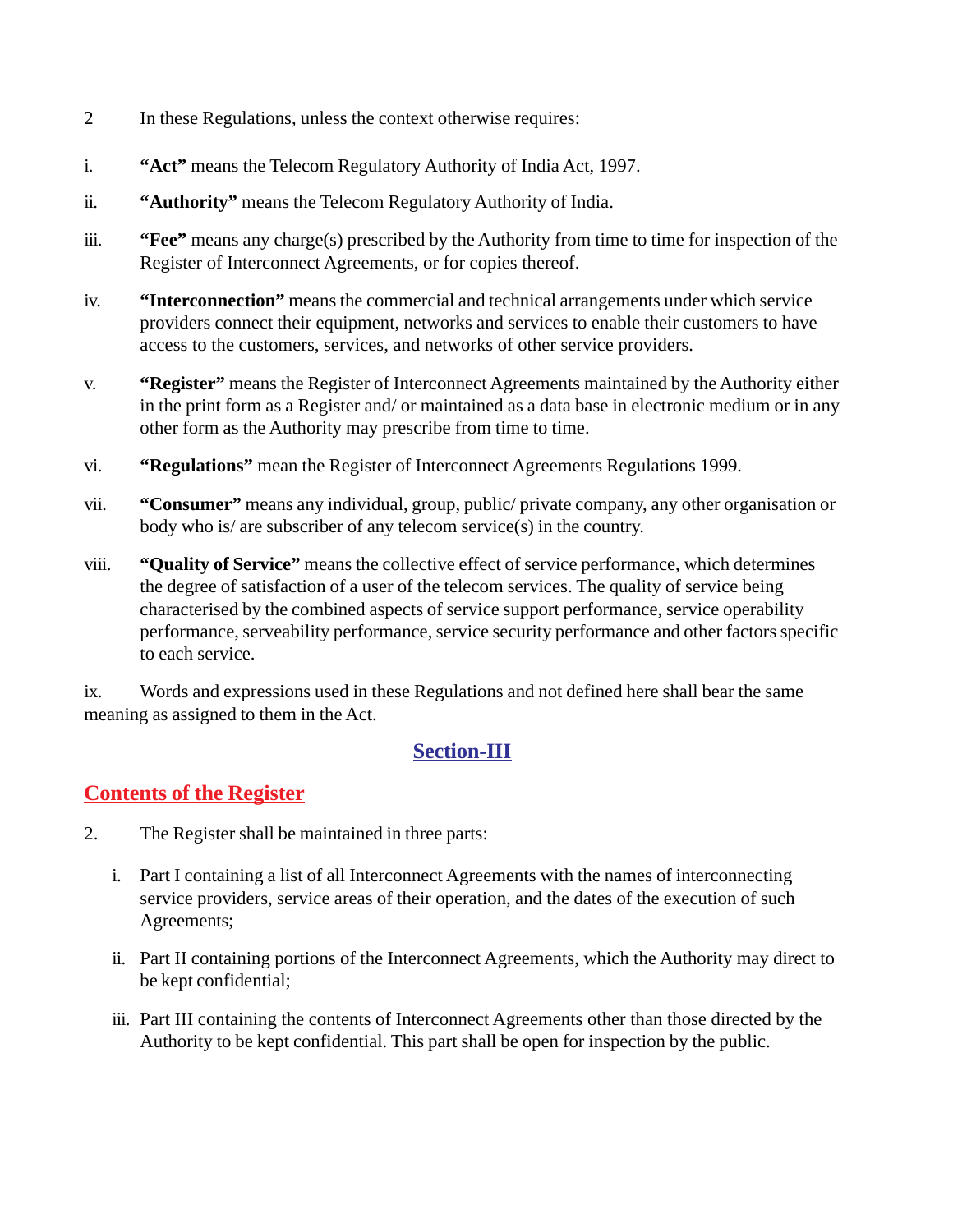# **Confidential Portion of the Register:**

4. i) The Authority may, on the request of any party to an Interconnect Agreement, direct that any part of such Interconnect Agreement be kept confidential.

ii) Any request for keeping a part of the Interconnect Agreement confidential must be accompanied by a non-confidential summary of the portion sought to be kept confidential.

iii) If the Authority is satisfied that there are good grounds for so doing, it may direct that any part of such Interconnect Agreement be kept confidential. The non-confidential summary of such part shall, however, be incorporated in Part III of the Register.

iv) If the Authority declines the request of any service provider to keep any portion of the Interconnect Agreement confidential, it shall record its reason for doing so and furnish a copy of its order to the service provider concerned. In that event the service provider shall have the right to make a representation and/ or to be heard by the Authority against such order.

v) The Authority may at any time disseminate confidential information in Part II of the Register if in its opinion the disclosure of the information would be in public interest. Before making such disclosure, the Authority shall afford an opportunity of hearing to service provider at whose request such information had been kept confidential.

vi) Where a service provider requests that any part of the Interconnect Agreement be kept confidential, such portion of the Agreement shall remain confidential until the matter is determined by the Authority.

# **Registration of Interconnect Agreements**

- 5. All service providers shall register with the Authority any Interconnect Agreement to which they are parties:
	- a. Where such Agreement had been entered into earlier than these Regulations, within 30 days of the coming into effect of these Regulations; and
	- b. In all other cases within 30 days of the execution or modification of such Agreements.
- 5. All service providers shall furnish to the Authority two copies each of the Interconnect Agreements alongwith modification(s), if any, thereto in print form, duly authenticated, along with a soft copy of it in a floppy/ diskette of 3.5" size in Microsoft Word software and also in such other form as may be prescribed from time to time.
- 6. The Authority may from time to time prescribe the format(s) for seeking disaggregated information of such parts of the Interconnect Agreements having bearing on inter alia technical standards/ specifications relating to interconnection, quality of service, fault resolving procedures, downtimes, access charges, port charges, revenue sharing arrangements, area of operation and consumer related information such as range of services and the like also to be included in the Register.